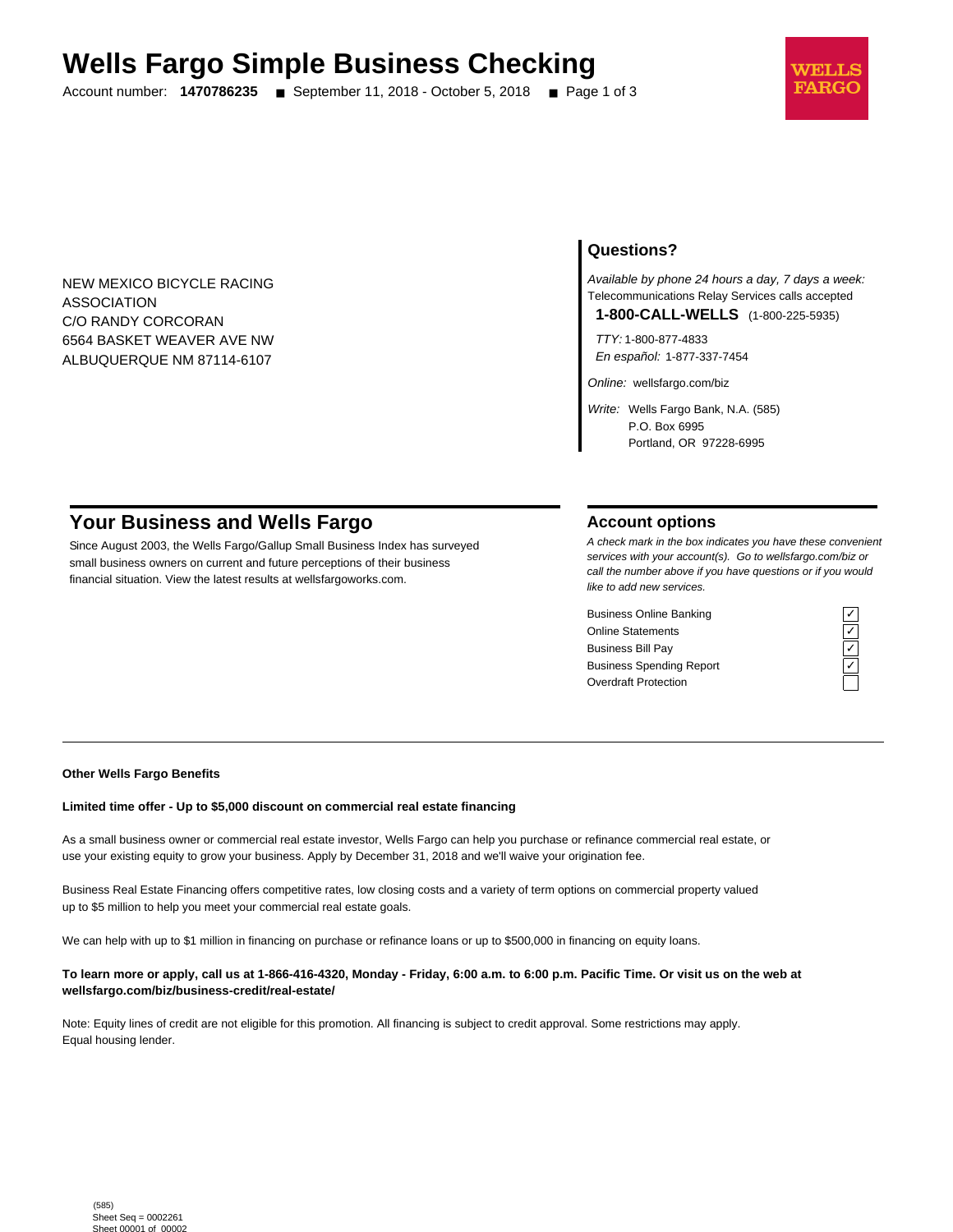

| <b>Activity summary</b> |  |  |  |  |  |  |  |
|-------------------------|--|--|--|--|--|--|--|
|-------------------------|--|--|--|--|--|--|--|

l

| VILY SUITHINGLY                    |             |
|------------------------------------|-------------|
| Beginning balance on 9/11          | \$13,888.28 |
| Deposits/Credits                   | 0.00        |
| Withdrawals/Debits                 | $-0.00$     |
| Ending balance on 10/5             | \$13,888,28 |
| Average ledger balance this period | \$13.888.28 |

Account number: **1470786235 NEW MEXICO BICYCLE RACING ASSOCIATION C/O RANDY CORCORAN** New Mexico account terms and conditions apply For Direct Deposit use Routing Number (RTN): 107002192 For Wire Transfers use Routing Number (RTN): 121000248

#### **Overdraft Protection**

This account is not currently covered by Overdraft Protection. If you would like more information regarding Overdraft Protection and eligibility requirements please call the number listed on your statement or visit your Wells Fargo store.

#### **Monthly service fee summary**

For a complete list of fees and detailed account information, see the Wells Fargo Account Fee and Information Schedule and Account Agreement applicable to your account (EasyPay Card Terms and Conditions for prepaid cards) or talk to a banker. Go to wellsfargo.com/feefaq for a link to these documents, and answers to common monthly service fee questions.

| Fee period 09/11/2018 - 10/05/2018                                           | Standard monthly service fee \$10.00 | You paid \$0.00     |
|------------------------------------------------------------------------------|--------------------------------------|---------------------|
| How to avoid the monthly service fee                                         | Minimum required                     | This fee period     |
| Have any ONE of the following account requirements<br>Average ledger balance | \$500.00                             | $$13,888.00$ $\Box$ |
| C1/C1                                                                        |                                      |                     |

## **Account transaction fees summary**

|                            |            | Units    | Excess | Service charge per | Total service |
|----------------------------|------------|----------|--------|--------------------|---------------|
| Service charge description | Units used | included | units  | excess units (\$)  | charge $(\$)$ |
| Cash Deposited (\$)        |            | 3.000    |        | 0.0030             | $0.00\,$      |
| Transactions               |            | 50       |        | 0.50               | 0.00          |
| Total service charges      |            |          |        |                    | \$0.00        |